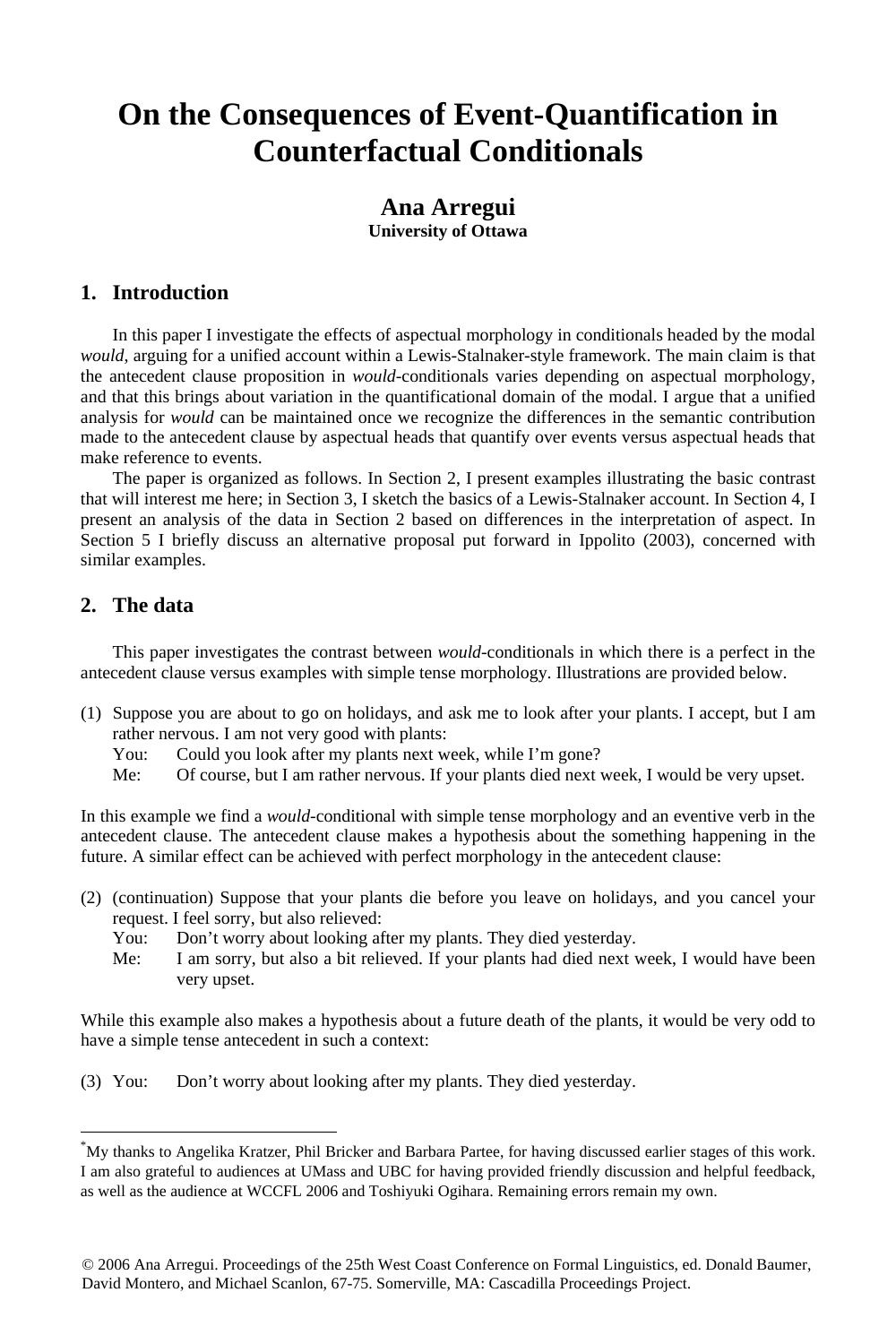Me: I am sorry, but also a bit relieved. #If your plants died next week (instead), I would be very upset.

The antecedent clause in (3) does not make a hypothesis about an alternative time for the plants' death. We can only interpret the conditional in (3) as making a hypothesis about an additional death (thus the conditional sounds very odd). It would be a mistake, however, to explain the contrast above by claiming that a perfect is always needed to obtain a 'real' counterfactual interpretation (giving us access to an alternative time for the plants' death). As the stative example below shows, 'real' counterfactual interpretation can be available with simple tense morphology in the antecedent clause:

- (4) Suppose you keep your plants in a dark closet in the kitchen, and are worried because they are not growing. I can see what is going wrong:
	- You: I am worried about my plants.
	- Me: Oh, they simply don't have enough light. If they had enough light, they would be doing much better.

 The generalization that emerges from examples like these is the following: perfects and statives pattern together in that, as the antecedents in *would*-conditionals, they allow us to make hypothesis that are contrary to fact (in this sense, they can be said to give access to a 'real' counterfactual interpretation). Simple tense eventives don't appear to let us do that. Those antecedents somehow remain anchored to what is happening in the actual world. In Section 4 I will argue that this is because the proposition corresponding to the antecedent in  $(1/3)$  is not the same as the proposition corresponding to the antecedent in (2).

#### **3. Implementing a Lewis-Stalnaker account**

 Both Lewis (1973) and Stalnaker (1968) made proposals for the interpretation of conditionals. Their accounts differ in various respects, but there is enough similarity to allow us to talk about a Lewis-Stalnaker analysis. I will adopt the basic idea in their analysis, and say a few words about that below.

#### *3.1 A similarity-based analysis*

 Under a Lewis-Stalnaker analysis, a conditional of the form *if* α*, would* β, with antecedent proposition  $\alpha$  and consequent proposition  $\beta$ , is true in a world w iff the most similar worlds to w in which  $\alpha$  is true are also worlds in which  $\beta$  is true. Similarity with the evaluation world is responsible for identifying the relevant antecedent worlds.

There are important differences between the analysis proposed by Lewis and Stalnaker, which I will set aside here (I am simply adopting the Limit Assumption and allowing for ties in similarity). One of the differences between the proposals is the range of natural language constructions that are meant to be elucidated by their proposed logics. Lewis considers his proposal to be for counterfactual conditionals, while Stalnaker considers that it explains a wider set of conditionals. I will take an intermediate approach, and treat the Lewis-Stalnaker analysis as a unified account for the semantics of conditionals headed by the modal *would*.

 There are many issues to consider when thinking about the interpretation of *would*. Here I am mainly interested in the effect of aspectual marking on the domain of quantification of the modal. I have simplified various details, notably concerning the interpretation of tense (see Arregui (2004) for a more thorough discussion). For the sake of concreteness, I spell out a (relatively simple minded) approach below. I assume that the modal in a *would*-conditional combines with properties of times, and is responsible for shifting the reference times of such properties to a non-past time (the idea that a modal is responsible for shifting reference times can be found in many places in the literature, a.o. Enç 1996).

(5) Where  $t_i$  is a contextually salient non-past time and *P* and *Q* are properties of times,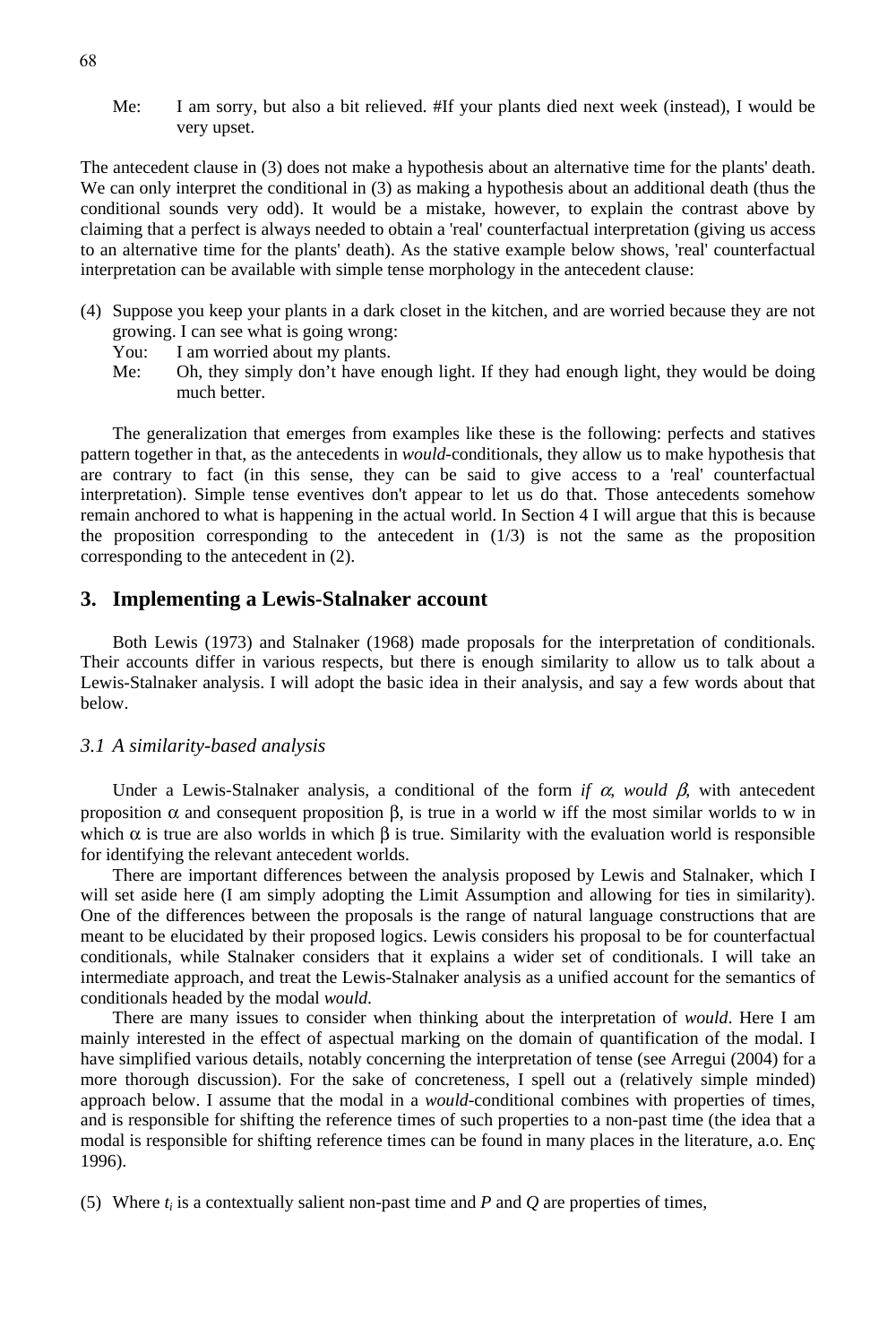$[[would]](P_{\le i, \le s, t\ge})(Q_{\le i, \le s,t\ge})(w) = 1$  iff the most similar worlds to *w* in which  $P(t_i)$  is true are also worlds in which  $Q(t_i)$  is true.

According to (5), *would* combines with two properties of times *P* and *Q* and results in a proposition that is true in a world if the most similar worlds in which the 'antecedent proposition' obtained by applying *P* to a salient non-past time is true are also worlds in which the 'consequent proposition' obtained by applying *Q* to the non-past time is true (more details about this proposal can be found in Arregui 2004).

#### *3.2 A simple implementation*

 The task of discussing the semantics of *would*-conditionals requires saying something about their syntax, and this is not an easy task. I will make the (common) simplifying assumption that *would*conditionals set up tripartite structures, in which the antecedent clause restricts the domain of quantification of the modal:

#### (6) [[*would* [if-clause]]consequent-clause]

Given this view, the property of times corresponding to the antecedent clause is responsible for identifying the proposition that fixes the domain of quantification of the modal. In other words, the proposition corresponding to the *if*-clause helps to restrict the domain of quantification of the modal, and the proposition corresponding to the consequent serves as the nuclear scope. In the next section I will argue that the presence/absence of perfective/perfect aspect has important consequences with respect to the proposition corresponding to the antecedent clause. An antecedent clause with perfect aspect will result in a different antecedent proposition than one perfective aspect. This will affect the quantificational domain of the modal, and account for the differences in interpretation.

#### **4. The semantic contribution of aspectual heads**

#### *4.1 Aspectual heads and events*

 Aspectual information comes in many kinds. The kind of aspect that relates the running times of events to a reference time is sometimes called 'situation aspect' (see a.o. Smith 1991). Here I will adopt, and adapt, a proposal for the semantics of aspectual heads found in Kratzer (1998) (inspired by Klein 1994). According to Kratzer (1998), aspectual heads map properties of events to properties of times. They project in syntax between the VP and TP layers. A schema of the semantic interaction between the different projections is given in (7) below. I have adopted a referential approach to tense, according to which tenses denote temporal intervals, and allow for abstraction over free variables (see Partee 1973, Heim 1994, Kratzer 1998 a.o.; also Arregui 2004). As a result, TPs can denote properties of times and provide suitable arguments for a modal:



 According to Kratzer (1998), VPs denote properties of events. There are many ways of thinking about events. To a large extent, the way we think about events is shaped by the larger issues we are trying to understand. In this paper I am interested in how some antecedent clauses are 'anchored' to actual world events, and I will adopt a Lewis-style approach (Lewis 1986) to events that will allow me to make explicit certain assumptions about the temporal location of events and the matching of events across worlds. According to Lewis, events can be thought of as functions from worlds to spatiotemporal regions of worlds. For any given world, the output of an event function with respect to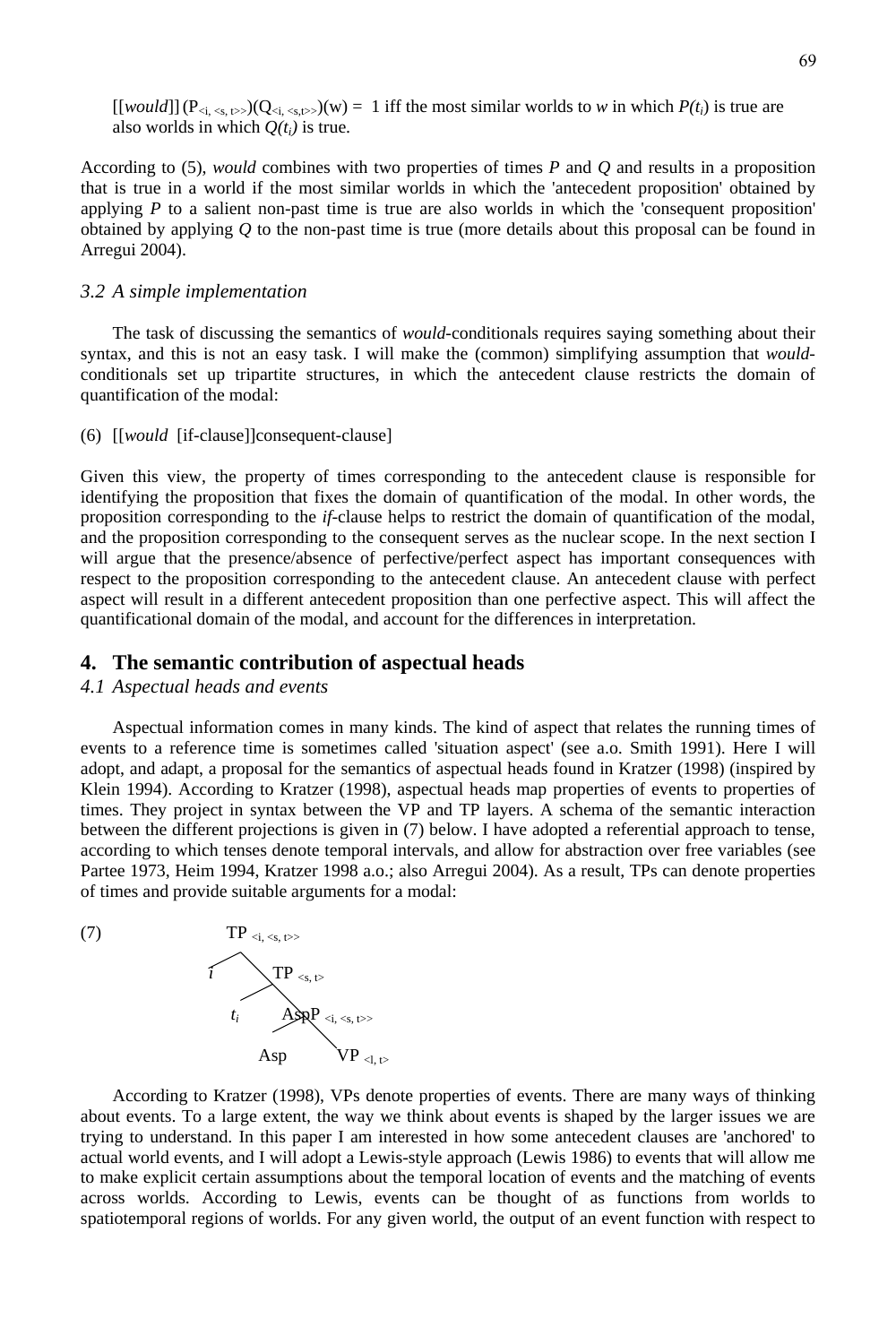that particular world will be the spatiotemporal region where the event occurs ('events are particulars'). An event need not occur in all possible worlds ('events are contingent'), so an event function will not be defined for every possible world. In my proposal, event functions are rather strict: they pick out 'matching' spatiotemporal regions, the events occur at the same time. This does not mean that events could not have modal properties (they could have happened at different times). It simply means that an event function picks out matching spatiotemporal regions (see Arregui 2004).

#### *4.2 Perfects vs. perfectives*

 There are many puzzles surrounding the interpretation of perfect aspect (see McCoard 1978 for a description of the kinds of meaning-flavours associated with the perfect in English, and Portner 2001 for a more recent overview). Kratzer (1998)'s proposal fits together with Parsons's view (Parsons 1990, 1994) according to which perfect aspect makes available a resultant-state interpretation (the state of the event having culminated). Here is Kratzer's proposal, slightly modified:<sup>1</sup>

(8)  $[perfect]$  (P) =  $\lambda t \lambda w \exists e [P(e)(w) \& \tau(e)(w) < t]$ 

According to (8), perfect aspect maps properties of events to times that follow the events. The modal then shifts the properties of times towards the future. Given the semantics for *would* proposed in (5), the proposition corresponding to the antecedent clause in (2) would be (9):

```
(9) for some non-past time ti
```
<u>.</u>

λw ∃e [your-plants-die-next week (e)(w) & τ (e)(w) < *ti*]

With this antecedent proposition, the modal in (2) quantifies over the most similar worlds to the actual world in which there is an event of your plants dying that takes place next week. Given our usual understanding of similarity, the most similar such worlds will be worlds in which your plants haven't already died. The most similar worlds in which your plants die next week are worlds in which death, as is currently usual, only happens once. We end up quantifying over worlds in which the death of the plants takes place at an alternative time. The plants die next week instead of yesterday. This antecedent clause proposition gives us access to worlds that differ from the actual world with respect to the event of your plants death. It allows us to make a 'real counterfactual' hypothesis.

 In the absence of perfect morphology in the antecedent clause, I will take it that the (default) aspectual head (for eventive verbs) is perfective. Arguments in favor of characterizing perfective aspect as default aspect in English can be found in Bennett and Partee (1978). One of the interests of Bennett and Partee in that paper was to explain well-known aspectual restrictions on the English present tense. In English, only stative (completely homogeneous) eventualities receive a standard 'ongoing' interpretation in the present tense. Other kinds of eventualities get habitual, generic or quantificational-type readings. Bennett and Partee explain this by saying that only states, by virtue of being completely homogeneous, and thus divisible into tiny parts that are still stative eventualities of the same kind, can be 'small enough' to fit into the instantaneous speech time that corresponds to the present. Thus, only states can receive an 'ongoing' event in the present tense. To illustrate: if I live in Ottawa, there is a tiny eventuality of me living in Ottawa that happens within the speech time. And I can say *I live in Ottawa* to report just that. But if I make a soufflé, the tiny eventuality that fits into the speech time is not an eventuality of me making a soufflé. Thus, I cannot say *I make a soufflé* to convey an ongoing soufflé-making interpretation. Part of Bennett and Partee's proposal is the claim that the time of the eventuality must fit into the time taken as reference time. I will adopt this view, and claim in English, the default aspectual head is perfective. The absence of aspectual restrictions on the past tense, of course, is not a problem, given that in the case of past we may be dealing with temporal intervals that are much larger than the instantaneous speech-time, and thus much better able to accommodate large eventualities and receive a standard interpretation.

 We have observed in Section 2 that perfective aspect 'anchors' the antecedent clause to events in the actual world. I want to claim that this is because perfective aspect makes direct reference to events,

<sup>1</sup> I have modified the proposal slightly be allowing  $\tau$  to give the running time of the *e* in *w*.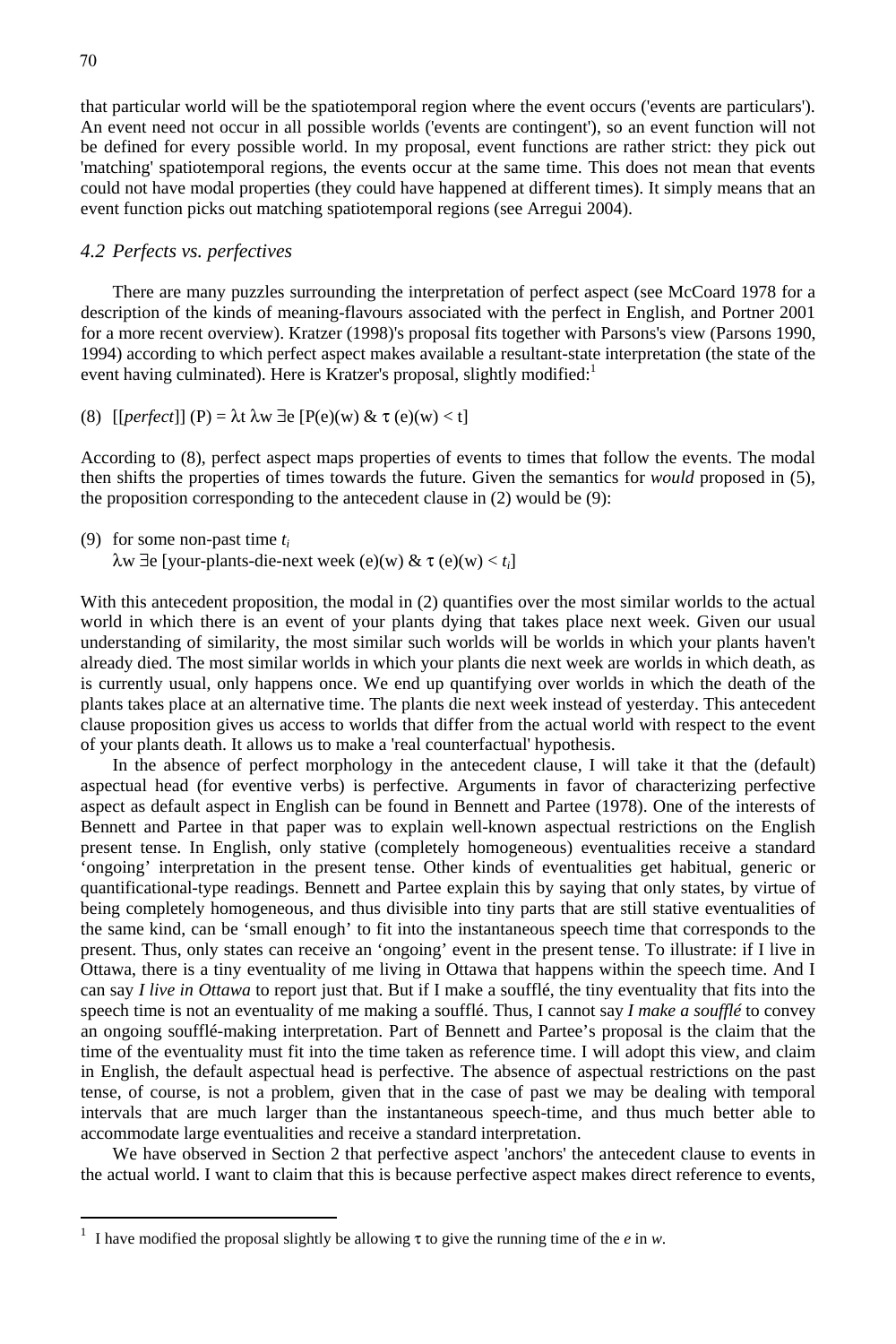in the actual world and across possible worlds. It is the referential nature of perfective aspect (as opposed to the quantificational nature of perfect aspect) that is responsible for tying perfective antecedents to what is actually going on. In my implementation, perfective aspect introduces an event pronoun (I have modified Kratzer (1998)'s proposal for perfective aspect accordingly):

$$
(10)\left[\left[\text{perfective } -e_i\right]\right]^{g, w_0} = \lambda P \lambda t \lambda w \left[P(\left[\left[e_i\right]\right]^{g, w_0})(w) \& \tau(\left[\left[e_i\right]\right]^{g, w_0})(w)\right] \subset t\right]
$$

The event pronoun is interpreted via the function assigning values to variables. In combination with a property of events, the aspectual head-plus-pronoun denotes a property of times true of a time in a world iff the event referred to by the pronoun has the relevant property, occurs in the world in question, and has a running time included within the relevant time. Given the proposal in (10), the proposition corresponding to the antecedent clause of  $(1/3)$  will be  $(11)$ :

(11) for some non-past time *ti*

 $λw$  [your-plants-die-next week ([[*e<sub>1</sub>*]]<sup>g,w0</sup>)(w) & τ ([[*e<sub>1</sub>*]]<sup>g,w0</sup>)(w) ⊂ *t<sub>i</sub>*]

 This proposition is different from the proposition in (9). Under the assumptions we have been making about Lewis-style events, the denotation of the event pronoun in (11) will be a function from worlds to spatiotemporal regions. In each world, it will pick out the spatiotemporal region in which the event occurs. Given the proposal so far, the spatiotemporal regions corresponding to an event will match each other. A particular event will occur in 'the same' spatiotemporal regions in all worlds in which it occurs. So, for example, if the event of your plants dying has occurred yesterday in the actual world, that event will occur yesterday in all worlds in which it occurs. Of course, this does not mean that your plants could not have died at a different time. There will be worlds in which this event of your plants dying does not occur, but there are other events of your plants dying. So it is perfectly possible for your plants to have died at a different time. I am simply claiming that then they would not have died this particular death, meaning this in the narrow sense that the death would not have occurred in one of the spatiotemporal regions referred to by this event pronoun.

This view of how event pronouns work has consequences with respect to the predicates that can successfully be applied to them. Suppose the event pronoun picks out the death of the plants in the actual world and the corresponding death in other worlds. The spatiotemporal regions in the denotation of the event pronoun in the different worlds will be matched temporally. This means that, if the plants died yesterday in the actual world, they will have died yesterday in all the other worlds in which this event picks out a spatiotemporal region. As a consequence, the hypothesis that this death took place at a different time could never be true in any possible world. Such a hypothesis wouldn't be a suitable antecedent for a counterfactual conditional (the domain of quantification of the modal would be empty). This explains the oddity of (3).

#### *4.3 The case of states*

 One of the distinguishing properties of states, that differentiates them from events, is that they behave differently with respect to their reference time. What is crucial to me here is that states are not perfective and LFs with stative verbs do not make reference to states (or events). I will follow Katz (1995) in characterizing the difference between states and events by claiming that states are able to predicate directly over times (this may be a bit of a simplification, though; see Parsons (1990) for a discussion about the 'ontological status' of states). Given this proposal, stative VPs denote properties of times. The stative antecedent clause in (4), in combination with a modal, will pick out the antecedent clause proposition in (12):

 $(12)\lambda w$ [your-plants-have-enough-light $(t_i)(w)$ ] where  $t_i$  is a non-past time.

This is the proposition that is true in a world iff your plants do not have enough light at some non-past time.

 Stative antecedent clauses do not make reference to states (or events). They are not matched with eventualities in the actual world, and, as such, allow for a 'true' counterfactual interpretation. The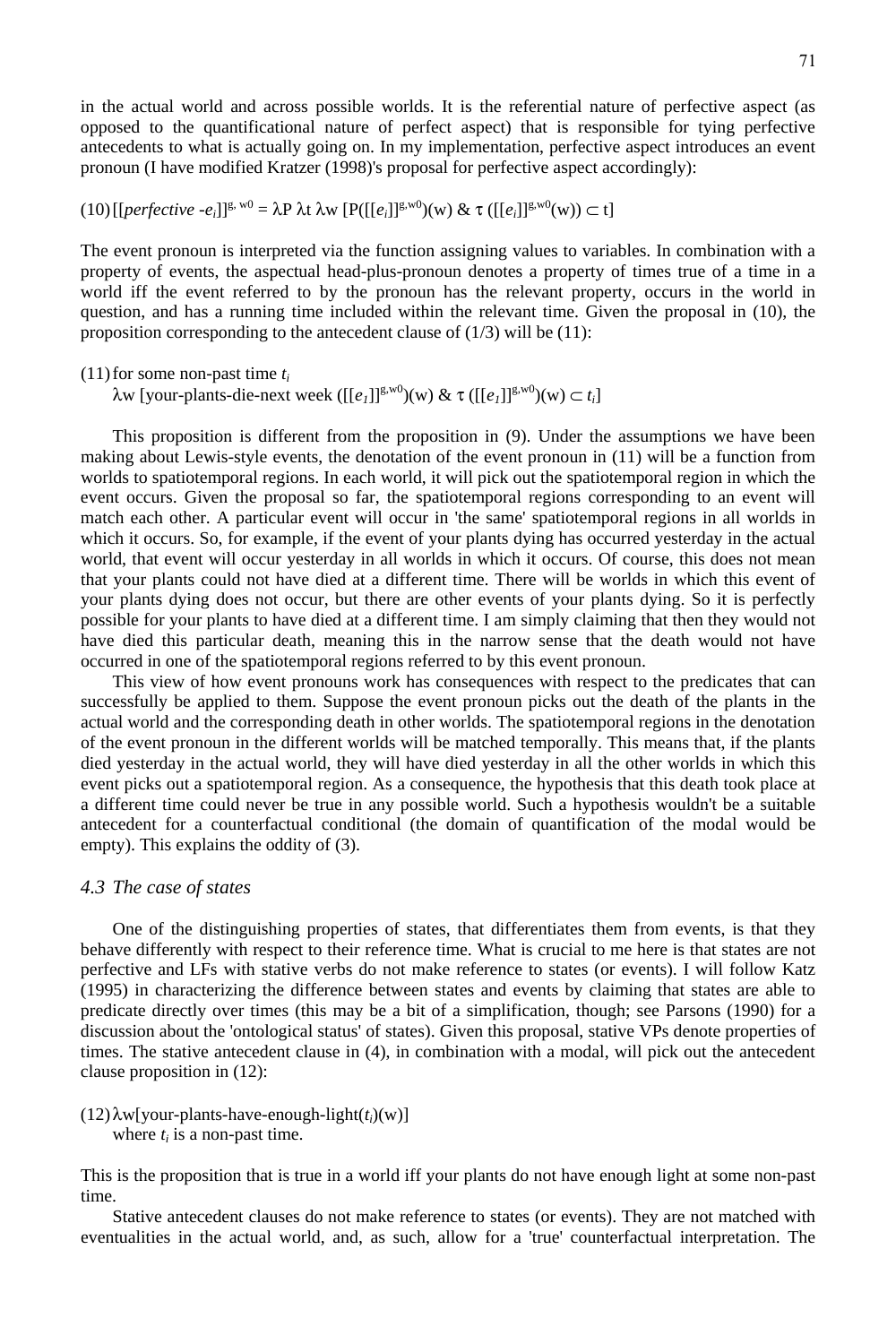modal in (4) will quantify over the most similar worlds in which your plants currently have enough light. These will be worlds that differ from the actual world, where your plants do not currently have enough light.

 Statives and perfects, characterized both as properties of times, give the modal in *would*conditionals access to worlds that differ from the actual world with respect to the proposition corresponding to the antecedent clause. The quantificational domain of the modal is established purely on the basis of similarity with respect to the actual world. In the absence of direct reference, there is no anchoring to actual world events.

#### **5. An alternative analysis: Ippolito (2003)**

 There has recently been some interest in the interpretation of tense and aspect morphology in modal contexts (amongst the most relevant to the discussion here are Iatridou (2000), Ogihara (2000), Condoravdi (2001), and Ippolito (2003)). In this section I will discuss aspects of the proposal presented in Ippolito (2003). Ippolito is also concerned with the contrast we observed in (1) and (2), and puts forward a detailed semantic and pragmatic account. However, in spite of intuitive appeal, it has some problematic aspects, and I present some data arguing against the proposal in Section 5.2.

#### *5.1 Ippolito's proposal*

 Ippolito's proposal is based on the intuition that in conditionals like (2), the modal quantifies over worlds that are like the actual world up to some moment in the past and then diverge from the history of the actual world in a way that makes the antecedent clause true. The contrast with conditionals like (1/3) arises because the latter fail to do this, the worlds quantified over do not diverge from the actual world in the past. Ippolito fleshes out this intuition in a semantics that treats modals as restricted quantifiers over possible worlds, where the restriction on the domain of quantification is obtained by intersecting the antecedent clause proposition with a set of possible worlds identified by a temporally sensitive accessibility relation. In conditionals like (2), the perfect is interpreted as a past tense outside the antecedent clause. It affects the accessibility function by pointing to a past point of divergence from the actual world history. The modal quantifies over worlds in which the antecedent proposition is true that are like the actual world up to that past time. In conditionals like  $(1/3)$ , there is no perfect, tense is present, and the worlds quantified over do not diverge from the actual world in the past. The modal quantifies over worlds in which the antecedent proposition is true that are like the actual world up to the present (for reasons of space I cannot present the formal details of Ippolito's proposal here, the reader is referred to her work for important discussion).

Ippolito is interested in examples that reproduce the contrast in (1) and (2). Below, I illustrate her proposal with her own examples. In conditionals like (13), the perfect serves as the temporal argument of the accessibility relation, and the modal quantifies over worlds like the actual world up to some past time, in which Charlie took his Advanced Italian test tomorrow, instead of yesterday.

#### (13) *Mismatched past-counterfactual*

If Charlie had taken his Advanced Italian test tomorrow, he would have passed.

In picture terms, the worlds quantified over would be like  $w_1$  (where  $s^*$  is the speech time):



In the case of (15), the temporal argument of the accessibility relation is saturated by a present tense, and the modal quantifies over worlds that are like the actual world up to the speech time and in which Charlie took his test tomorrow.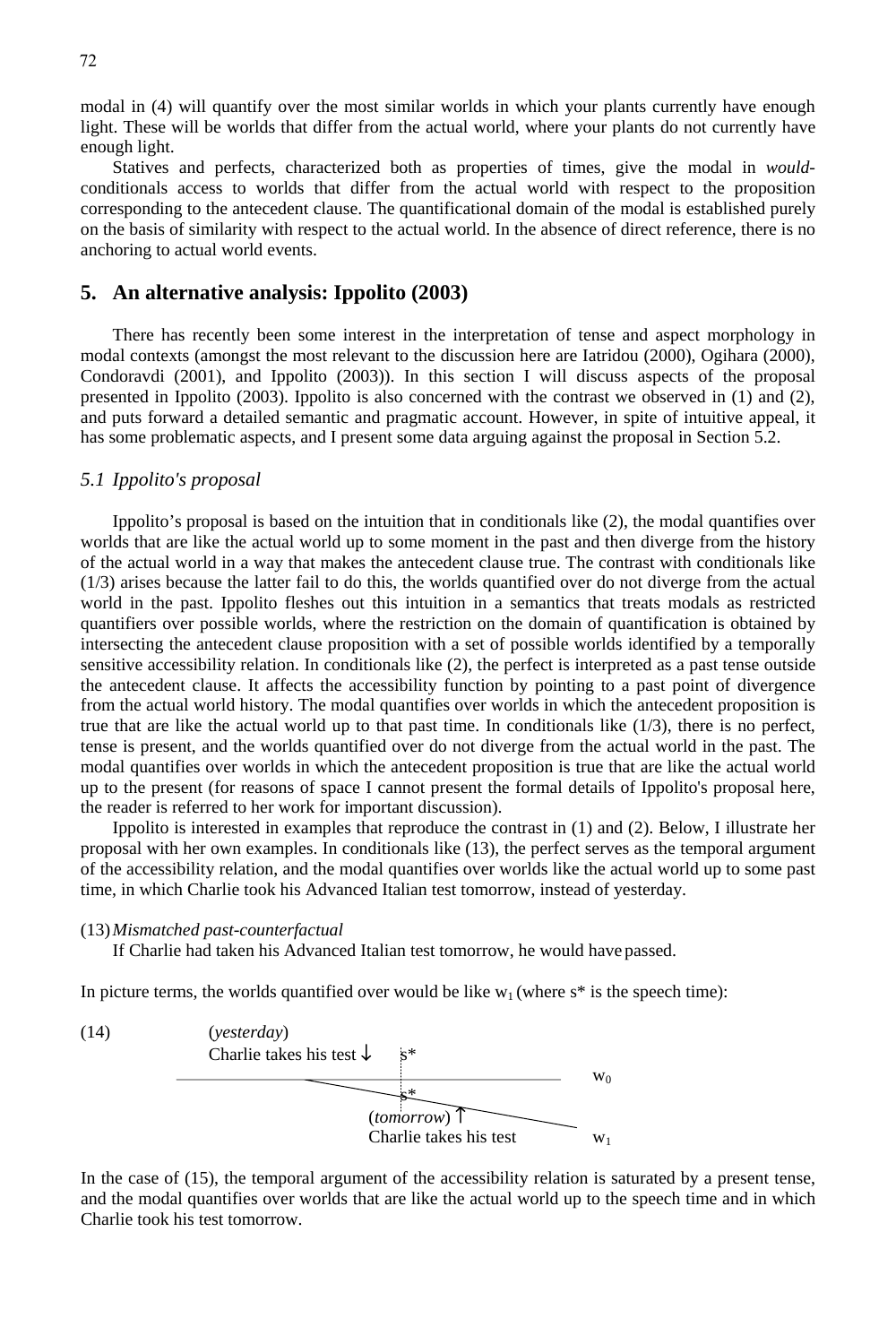(15) *Non-past conditional*

If Charlie took his Advanced Italian test tomorrow, he would pass.

These will be worlds like  $w_2$ , in which Charlie also took his test yesterday:

(16) 
$$
(y \text{esterday})
$$
\n

| Charlie takes his test | s*    |
|------------------------|-------|
| $(tomorrow)$           | $w_0$ |
| Charlie takes his test | $w_2$ |

Ippolito relates the temporal argument of the accessibility relation that fixes the domain of quantification of the modal to the felicity conditions for the utterance of the modal. She proposes the following (Ippolito 2003):

(17) a. *Felicity conditions for non-past conditionals*  $P \cap C_{te} \neq \emptyset$  b. *Felicity conditions for mis-matched past counterfactuals*  $P \cap c_t \neq \emptyset$ , where  $t < t_c$ 

Where P is the proposition presupposed by the antecedent clause of the conditional, and, for any time *t*,  $c<sub>t</sub>$  is the context set at t. T<sub>c</sub> is the evaluation time. Thus, (17a) claims that the presuppositions of the antecedent must be compatible with the context set at the evaluation time, and (17b) claims they must be compatible with the context set at an earlier time.

Ippolito adds the pragmatic conditions on top of truth-conditional differences between non-past conditionals and mis-matched past counterfactuals. According to Ippolito, the knowledge relevant to the evaluation of the conditionals is the knowledge available at the time at which the histories of the worlds in the quantificational domain of the modal diverge from the history of the actual world. She puts forward the following hypothesis:

#### (18) *Hypothesis*

 The time relevant for the felicity conditions of a subjunctive conditional is identical to the value of the time argument of the accessibility relation. (Ippolito 2003)

#### *5.2 Discussion*

 Ippolito's proposal builds on the intuition that the worlds quantified over in counterfactual conditionals are worlds that are like the actual world up to some past time, and diverge from then on in such a way that the proposition corresponding to the antecedent clause is made true. This is a plausible intuition, which may or may not be the case (see Lewis 1979 and Bennett 2003 for some discussion; also Arregui 2004). My concern here is to argue that, regardless of whether this is the case or not, the perfect is not interpreted as a past tense outside the antecedent clause, affecting the temporal parameter of the accessibility relation and felicity conditions on the common ground. I will begin by discussing the pragmatic constraint.

 The pragmatic dimension of Ippolito's proposal is in the spirit of literature that relates the presence of subjunctive morphology to the epistemic state of the conversational participants (a.o. Stalnaker 1975). However, Ippolito's decision to relate the point of divergence in world histories to the common ground is novel (though see Crouch 1993). There are some examples that make the proposal suspicious as a general claim (but see Ippolito 2003: 166, ft. 14 for discussion):

(19) If dinosaurs had survived, humans would face severe competition for food and shelter.

Under Ippolito's proposal, the worlds quantified over in (19) diverge from the history of the actual world at some time before dinosaurs became extinct, and develop into worlds in which dinosaurs are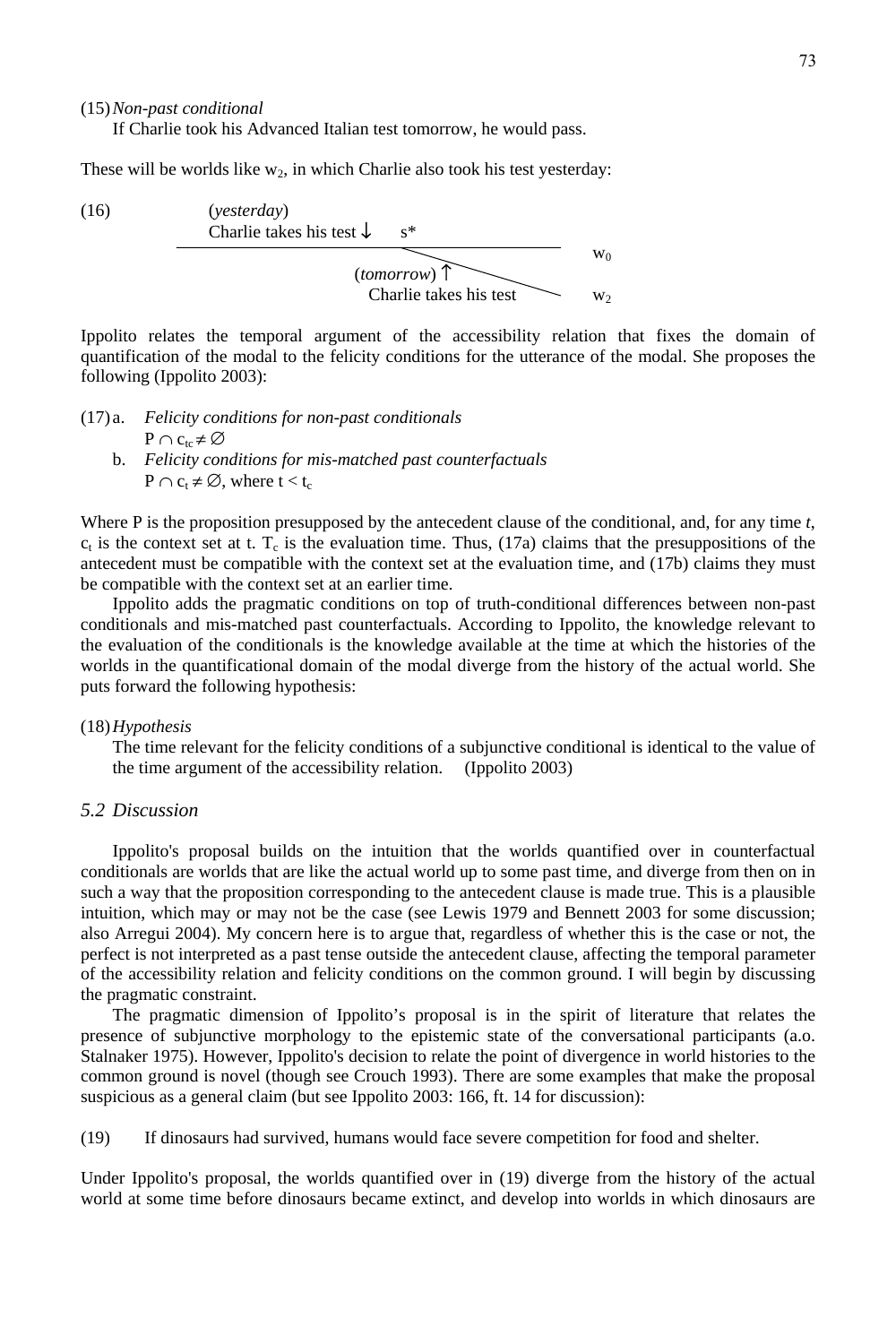currently alive and competing with humans for food and shelter. But it would be strange to say that such a conditional has felicity constraints regarding the common ground in those days. If we think about the common ground reasonably, it is unlikely that any conversation in which we could plausibly imagine (19) would have an earlier stage during which dinosaurs were still roaming. Adding a presuppositional element to the antecedent does not make things more plausible:

(20) If dinosaurs had survived the meteor strike, humans would face severe competition for food and shelter.

We wouldn't want to say that the presuppositions of the definite description have to be satisfied by the common ground at a past time during which dinosaurs were still alive.

 The pragmatic hypothesis proposed by Ippolito is also challenged by examples involving presupposition accommodation. According to Ippolito, a perfect in the antecedent clause indicates that the presuppositions of the antecedent are compatible with an earlier common ground, but need not be compatible with the common ground at the speech time. This proposal predicts that presuppositions should not be problematic if compatible with an earlier common ground. Yet examples like (21) below show that this is not the case:

- (21) a. #Nobody saw the robbery. If the witness had managed to see the thief's face, he would have been apprehended.
	- b. #George did not live in California. If Sara had known that George lived in California, she would have visited him.

The sequences in (21) are odd. The presuppositions of the antecedent clauses of the *would*-conditionals are problematic, even though Ippolito's proposal predicts that they should be fine, since they need only be compatible with an earlier common ground (presumably the common ground before we found out that nobody saw the robbery and that George did not live in California). It is important to note that Ippolito's proposal only requires compatibility with an earlier common ground, and that the examples above do in principle allow for accommodation. This is illustrated by (22):

- (22) a. There was a robbery last night. If the witness had managed to see the thief's face, he would have been apprehended already.
	- b. # There was a robbery last night. Nobody saw it happen. If the witness had managed to see the thief's face, he would have been apprehended already.

As (22a) shows, it is possible to accommodate the presuppositions of the definite description given the common ground as it stands when we have found out that there was a robbery. However, as (22b) shows, once we have found out that there was no witness, this is not enough. If compatibility with an earlier common ground were all that is required, the prediction would be that the presuppositions of the definite in (22b) should be felicitous.

 As a last comment, I would like to turn to the idea that the perfect is interpreted as a past tense outside the antecedent clause, affecting the accessibility relation responsible for identifying the quantificational domain of the modal. As I mentioned earlier, I have nothing to say (here) against the idea that the quantificational domain of the modal is made up of worlds that are like the actual world up to some past time. But I will present some evidence that shows that, even if this were to be the case, it does not come about because the perfect is interpreted as an argument of an accessibility relation outside the antecedent clause. The relevant data comes from adverbial clauses. Consider (23) :

- (23) a. Mary (has / had/ will have) lived in Amsterdam since 1975.
	- b. #Mary (lives/ lived/ will live) in Amsterdam since 1975. (Kamp & Reyle 1995)

Kamp and Reyle use the contrast above to argue that *since*-clauses are compatible with perfect constructions, but incompatible with simple tenses (past, present or future). As (24) and (25) below shows, *since*-clauses can appear in the antecedents of *would*-conditionals:

(24) A: It's a pity the doctor didn't know her for very long?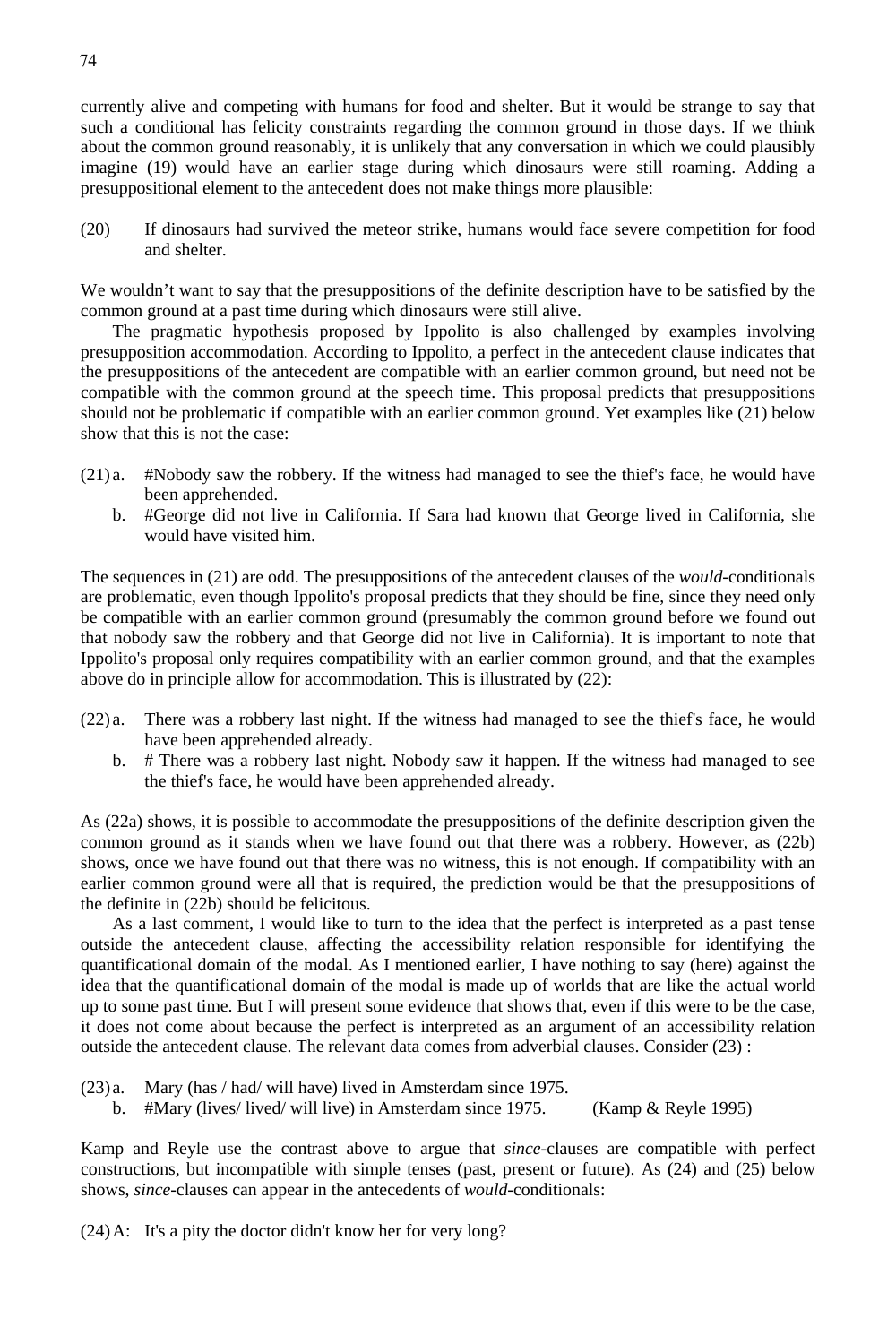- B: Why?
- A: Well, if he had known her since she was a child, for example, he would have known that she was allergic to penicillin.

(25) If you had lived in this house since 1963, you would have qualified for a rent subsidy.

Given that *since*-clauses are dependent on a perfect, and they can appear within the antecedent clause of the conditionals, the examples above indicate that the perfect is interpreted within the antecedent clause of the conditionals. It does not set the temporal parameter for an (external) accessibility relation.

#### **6. Conclusions**

 In this paper I have presented an analysis of the contrast between *would*-conditionals with perfect and perfective morphology in the antecedent clause. I have derived differences in interpretation from differences in the interpretation of aspectual heads. My main claim has been that perfect and perfective aspect differ with respect to whether they quantify over events or make reference to them. Differences in aspect result in differences in the antecedent clause proposition, explaining the differences in the interpretation of conditionals. Adopting a Lewis-style view of events, I have argued that aspect that makes reference to events (*perfective*) ties the antecedent clause proposition to worlds in which events match actual world events, while aspect that quantifies over events (*perfect*) allows the antecedent clause proposition to be true in worlds where the events differ, and thus can give rise to what we intuitively think of as truly counterfactual hypothesis.

#### **References**

- Arregui, Ana (2004). *On the accessibility of possible worlds*. PhD dissertation, UMass Amherst.
- Bennett, Jonathan (2003). *A philosophical guide to conditionals*. Oxford: Oxford University Press.
- Bennett, Jonathan and Barbara Partee (1978). *Towards the logic of tense and aspect in English*. Indiana: IULC.
- Condoravdi, Cleo (2001). Temporal interpretation of modals. In David Beaver et al. (eds.). *Stanford Papers in Semantics*, Palo Alto: CSLI Publications.
- Crouch, Richard (1993). The temporal properties of English conditionals and modals. PhD dissertation, Cambridge University.
- Enç, Mürvet (1996). Tense and Modality. In Shalom Lappin (ed.), *The Handbook of Contemporary Semantic Theory*. London: Blackwell Publishers.
- Heim, Irene (1994). 'Comments on Abusch's Theory of Tense'. In Hans Kamp (ed.), *Ellipsis,Tense and Questions*, Amsterdam: University of Amsterdam.
- Iatridou, Sabine (2000). The Grammatical Ingredients of Counterfactuality. *Linguistic Inquiry* 31. pp. 231–270.
- Ippolito, Michela (2003). Presuppositions and Implicatures in Counterfactuals. *Natural Language Semantics* 11. pp. 145-186.
- Kamp, Hans and Uwe Reyle (1995). *From discourse to logic*. Dorcrecht: Kluwer Academic Publishers.
- Katz, Graham (1995). *Stativity, Genericity, and Temporal Reference*. PhD dissertation, University of Rochester.
- Klein, Wolfgang (1994). *Time in Language*. London: Routledge.
- Kratzer, Angelika (1998). More Structural Analogies Between Pronouns and Tenses. In Devon Strolovitch and Aaron Lawson (eds.), *Proceedings of Salt VIII.* Ithaca, NY: CLC Publications, Cornell University.
- Lewis, David (1973). *Counterfactuals*. Cambridge, MA: Harvard University Press.
- Lewis, David (1979). Counterfactual dependence and time's arrow. *Noûs* 13, 455–476.
- Lewis, David (1986). Events. In Lewis, David, *Philosophical papers*, vol II. Oxford: Oxford University Press.
- McCoard, Robert (1978). *The English Perfect: Tense Choice and Pragmatic Inferences*. Amsterdam: North Holland Publishing Company.
- Ogihara, Toshiyuki (2000). Counterfactuals, Temporal Adverbs, and Association with Focus. In *Proceedings of SALT 10*, pp. 115–131. Ithaca, N.Y: CLS Publications, Cornell University.
- Parsons, Terence (1990). *Events in the semantics of English*. Cambridge, MA: MIT Press.
- Partee, Barbara (1973). Some Structural Analogies between Tense and Pronouns. *The Journal of Philosophy* 70, pp. 601–609.
- Portner, Paul (2001). The temporal semantics and modal pragmatics of the perfect, ms. University of Georgetown. Smith, Carlota (1991). *The Parameter of Aspect.* Dordrecht: Kluwer Academic Publishers.
- Stalnaker, Robert (1968). A Theory of Conditionals. In Nicholas Rescher (ed.), *Studies in Logical Theory 2.*  Oxford: Blackwell.
- Stalnaker, Robert (1975). Indicative Conditionals. *Philosophia* 5, pp. 269–286.